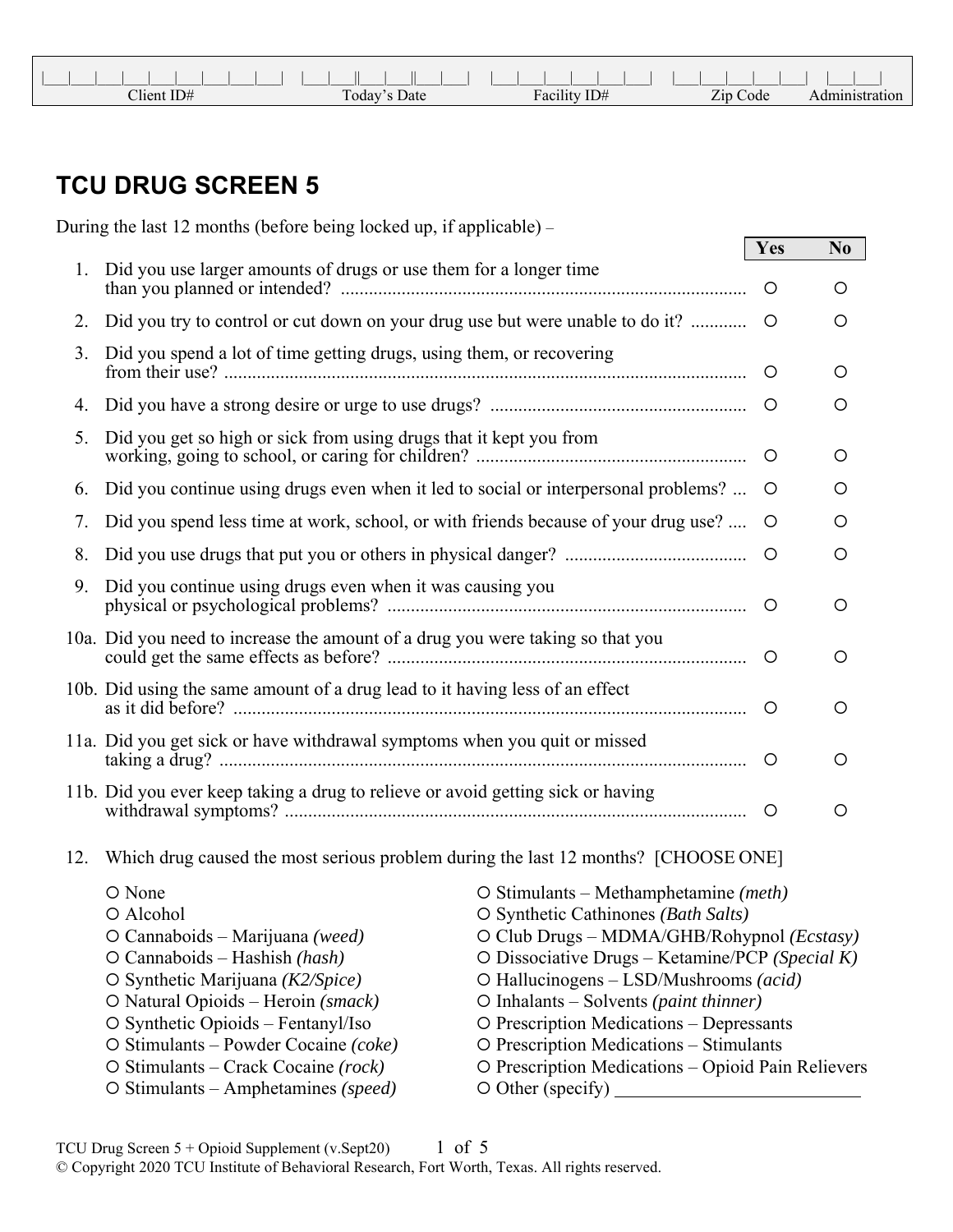| Client ID# | Today'.<br>Date | $T = 117$<br>ID#<br><b>Facility</b> | Zip<br>$\sim$<br>`ode |  |
|------------|-----------------|-------------------------------------|-----------------------|--|

| 13.                  | How often did you use each type of drug<br>during the last 12 months? | Never   | Only<br>a few<br>times | $1 - 3$<br>times per<br>month | $1 - 5$<br>times per<br>week | Daily   |
|----------------------|-----------------------------------------------------------------------|---------|------------------------|-------------------------------|------------------------------|---------|
|                      | a. Alcohol                                                            | O       | O                      | $\circ$                       | O                            | O       |
| b.                   |                                                                       | $\circ$ | O                      | $\circ$                       | ◯                            | ◯       |
|                      |                                                                       | $\circ$ |                        | O                             | O                            | O       |
| $\mathbf{c}$ .       |                                                                       |         | O                      |                               |                              |         |
| d.                   |                                                                       | O       | O                      | O                             | O                            | O       |
|                      |                                                                       | $\circ$ | O                      | O                             | O                            | O       |
|                      |                                                                       | O       | O                      | O                             | O                            | O       |
| g.                   |                                                                       | $\circ$ | O                      | O                             | O                            | Ο       |
| h.                   |                                                                       | O       | O                      | O                             | O                            | O       |
|                      |                                                                       | O       | O                      | O                             | O                            | O       |
| 1.                   |                                                                       | O       | O                      | O                             | O                            | O       |
|                      |                                                                       | O       | O                      | $\circ$                       | O                            | $\circ$ |
|                      | Club Drugs – MDMA/GHB/Rohypnol (Ecstasy)                              | $\circ$ | O                      | Ο                             | O                            | Ο       |
| m.                   | Dissociative Drugs – Ketamine/PCP (Special K)                         | $\circ$ | O                      | $\circ$                       | ◯                            | ◯       |
|                      |                                                                       | O       | O                      | Ο                             | O                            | O       |
|                      |                                                                       | O       | O                      | Ο                             | O                            | Ο       |
|                      |                                                                       | $\circ$ | O                      | $\circ$                       | O                            | O       |
| $\mathbf{q}_{\cdot}$ |                                                                       | O       | O                      | O                             | O                            | O       |
|                      | r. Prescription Medications – Opioid Pain Relievers                   | O       | O                      | O                             | O                            | ◯       |
|                      | s. Other (specify)                                                    | O       | O                      | $\circ$                       | O                            | $\circ$ |
|                      |                                                                       |         |                        |                               |                              |         |

14. How many times before now have you ever been in a drug treatment program? [DO NOT INCLUDE AA/NA/CA MEETINGS]

*Never 1 time 2 times 3 times 4 or more times*

15. How serious do you think your drug problems are?

*Not at all Slightly Moderately Considerably Extremely*

16. During the last 12 months, how often did you inject drugs with a needle?

*Never Only a few times 1-3 times/month 1-5 times per week Daily*

17. How important is it for you to get drug treatment now?

*Not at all Slightly Moderately Considerably Extremely*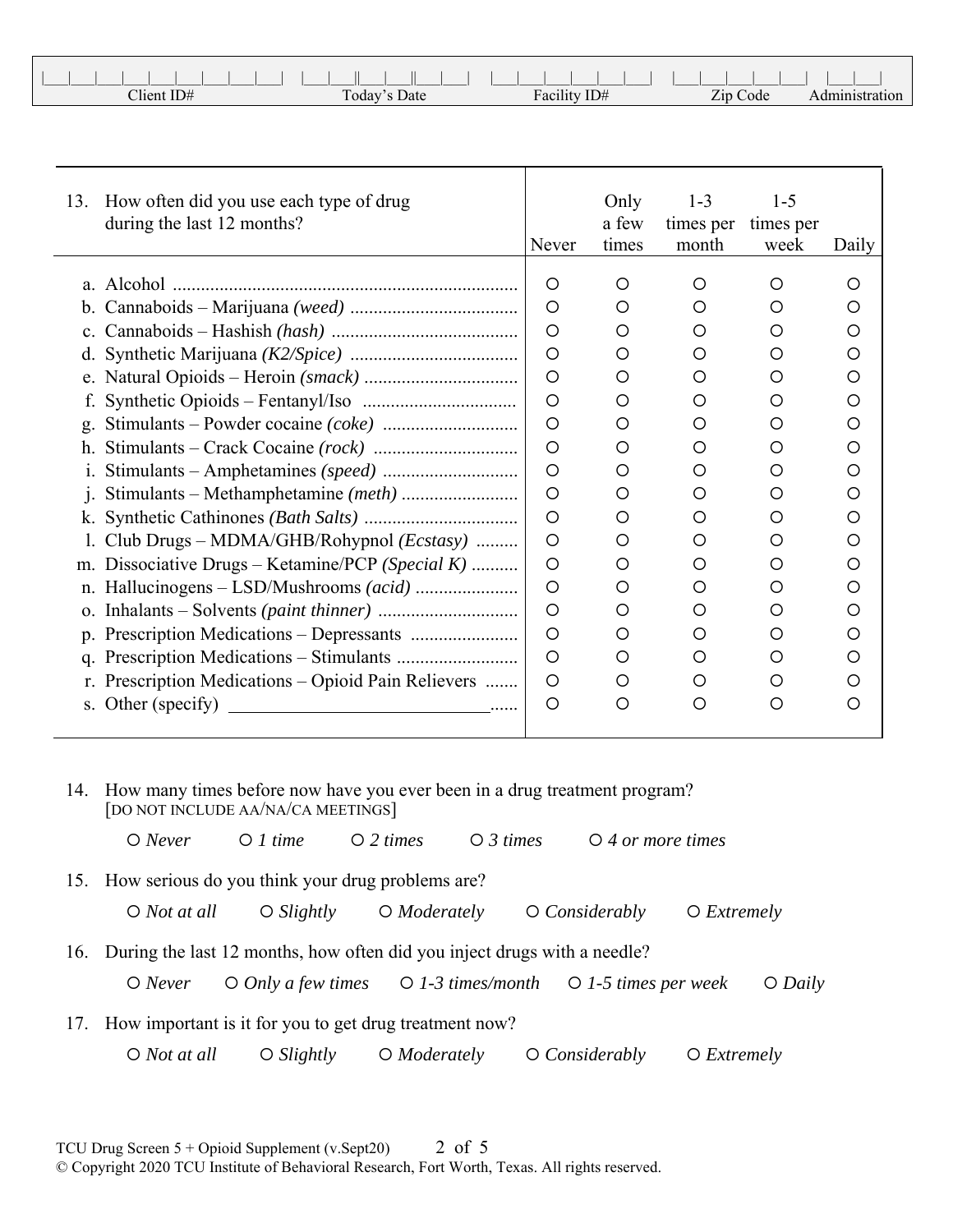## **TCU DRUG SCREEN 5 – Opioid Supplement**

## **\*If the response to TCU Drug Screen 5, page 2, Q13e, Q13f, or Q13r regarding opioid use is more than "Never," then complete the following questions.**

## **In the LAST 12 MONTHS –**

| 1. |                | What types of opioids have you used?        |                                                                    |                                                                                          |           |                |  |  |
|----|----------------|---------------------------------------------|--------------------------------------------------------------------|------------------------------------------------------------------------------------------|-----------|----------------|--|--|
|    | a.             |                                             |                                                                    |                                                                                          |           | $\bigcirc$ Yes |  |  |
|    | $b$ .          |                                             |                                                                    |                                                                                          |           |                |  |  |
|    | $\mathbf{c}$ . |                                             |                                                                    |                                                                                          |           | $O$ Yes        |  |  |
|    | d.             |                                             |                                                                    |                                                                                          |           | $\bigcirc$ Yes |  |  |
|    | e.             |                                             |                                                                    |                                                                                          |           | $O$ Yes        |  |  |
|    | f.             |                                             |                                                                    |                                                                                          |           | $\bigcirc$ Yes |  |  |
|    | g.             |                                             |                                                                    |                                                                                          |           | $\bigcirc$ Yes |  |  |
|    | h.             |                                             |                                                                    |                                                                                          |           | $O$ Yes        |  |  |
|    | i.             |                                             |                                                                    |                                                                                          |           | $O$ Yes        |  |  |
| 2. |                | How many times did you inject an opioid?    |                                                                    |                                                                                          |           |                |  |  |
|    | $O$ Never      | $O$ A few times                             | $\bigcirc$ 1-3 times/month                                         | $\bigcirc$ 1-5 times per week                                                            | $O$ Daily |                |  |  |
| 3. |                | put a film in your mouth)?                  |                                                                    | How many times did you take an opioid in another way (e.g., ground pills and sniffed it, |           |                |  |  |
|    | $O$ Never      | $O$ A few times                             | $\bigcirc$ 1-3 times/month                                         | $O$ 1-5 times per week                                                                   | $O$ Daily |                |  |  |
|    |                |                                             | 4. How many times did you take an opioid prescribed for you?       |                                                                                          |           |                |  |  |
|    | $O$ Never      | $O$ A few times                             | $O$ 1-3 times/month                                                | $\bigcirc$ 1-5 times per week                                                            | $O$ Daily |                |  |  |
| 5. |                |                                             | How many times did you take an opioid prescribed for someone else? |                                                                                          |           |                |  |  |
|    | $O$ Never      | $O$ A few times                             | $\bigcirc$ 1-3 times/month                                         | $\bigcirc$ 1-5 times per week                                                            | $O$ Daily |                |  |  |
| 6. |                | From whom did you get the opioids you took? |                                                                    |                                                                                          |           |                |  |  |
|    |                |                                             |                                                                    |                                                                                          |           | $O$ Yes        |  |  |
|    |                |                                             |                                                                    |                                                                                          |           | $\bigcirc$ Yes |  |  |
|    |                |                                             |                                                                    |                                                                                          |           | $O$ Yes        |  |  |
|    |                |                                             |                                                                    |                                                                                          |           | $O$ Yes        |  |  |
| 7. |                | *IF YES, briefly describe the reasons:      |                                                                    |                                                                                          |           | $O$ Yes*       |  |  |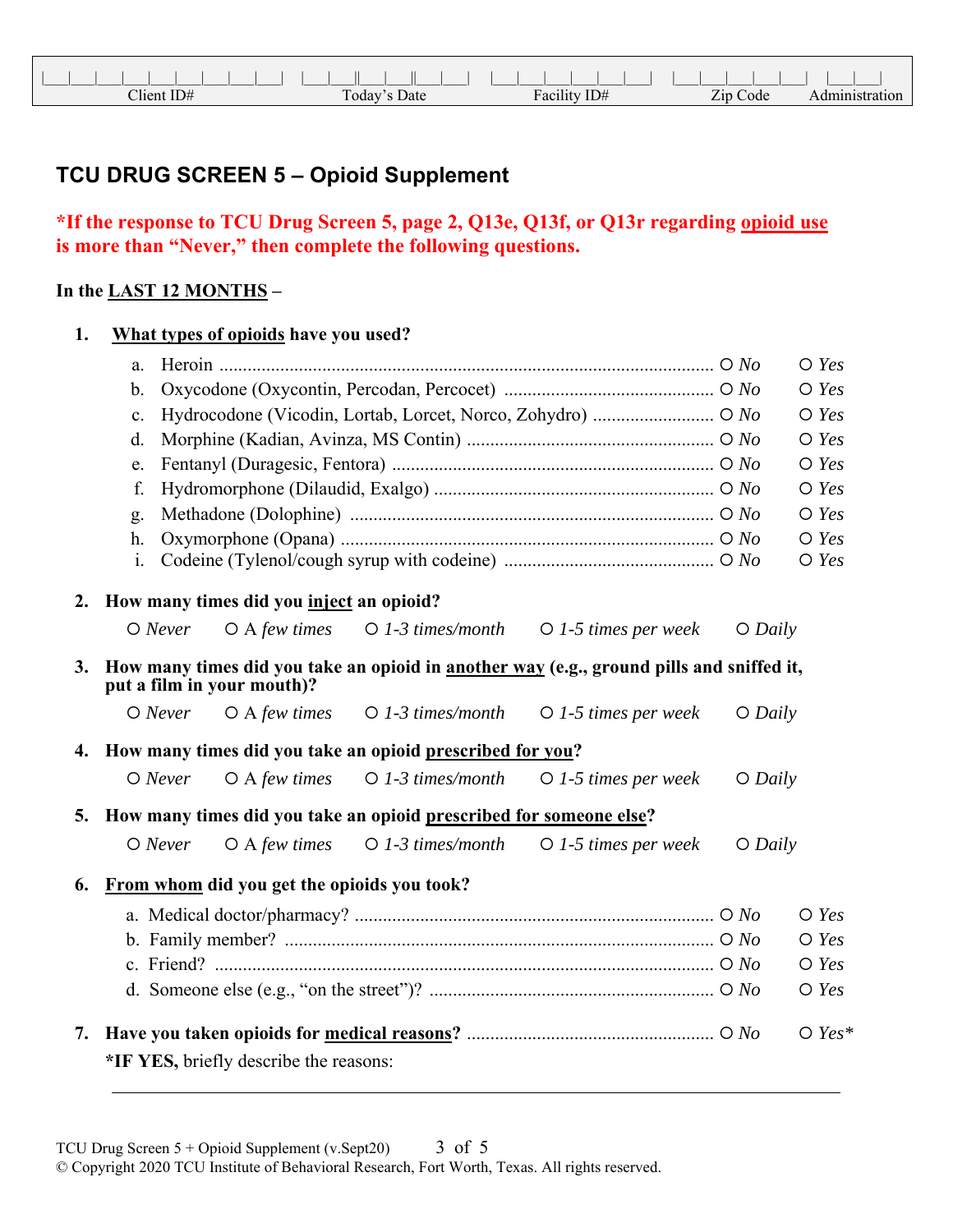|     | Client ID#                                                                                                                                                                                                                     | Today's Date |                     | Facility ID#                                  | Zip Code | Administration            |
|-----|--------------------------------------------------------------------------------------------------------------------------------------------------------------------------------------------------------------------------------|--------------|---------------------|-----------------------------------------------|----------|---------------------------|
| 8.  | *IF YES, briefly describe the reasons:                                                                                                                                                                                         |              |                     |                                               |          | $\bigcirc$ Yes*           |
| 9.  |                                                                                                                                                                                                                                |              |                     |                                               |          | $O$ Yes*                  |
|     | *IF YES:                                                                                                                                                                                                                       |              |                     |                                               |          |                           |
|     |                                                                                                                                                                                                                                |              |                     |                                               |          | $O$ Yes*                  |
|     |                                                                                                                                                                                                                                |              |                     |                                               |          | $O$ Yes*                  |
|     |                                                                                                                                                                                                                                |              |                     |                                               |          | $O$ Yes*                  |
|     | 10. Have you taken other medications or illegal drugs for medical reasons<br>(e.g., to treat pain)? $\overline{\phantom{a} \phantom{a} \phantom{a}}$<br>*IF YES, please list:                                                  |              |                     |                                               |          | $O$ Yes*                  |
|     | Drug/medication: Reasons for taking: Network Changes and Changes and Changes and Changes and Changes and Changes and Changes and Changes and Changes and Changes and Changes and Changes and Changes and Changes and Changes a |              |                     |                                               |          |                           |
|     | Drug/medication:                                                                                                                                                                                                               |              |                     |                                               |          |                           |
|     |                                                                                                                                                                                                                                |              |                     |                                               |          |                           |
|     | 11. Do you or someone close to you (e.g., family, friend) have access to<br>12. How many times have you EVER overdosed after taking opioids?                                                                                   |              |                     |                                               |          | $O$ Yes                   |
|     | $O$ Never<br>$O$ Once                                                                                                                                                                                                          | $O$ Twice    |                     | $\bigcirc$ 3 times $\bigcirc$ 4 or more times |          |                           |
| 13. | In the last 12 months, how many times have you overdosed after taking opioids?                                                                                                                                                 |              |                     |                                               |          |                           |
|     | $O$ Once*<br>$O$ Never                                                                                                                                                                                                         | $O$ Twice*   | $\bigcirc$ 3 times* | $\bigcirc$ 4 or more times*                   |          |                           |
|     | *IF MORE THAN "NEVER," in the last 12 months:                                                                                                                                                                                  |              |                     |                                               |          |                           |
|     | a. What types of opioids did you use?                                                                                                                                                                                          |              |                     |                                               |          |                           |
|     | 1.                                                                                                                                                                                                                             |              |                     |                                               |          | $\bigcirc$ Yes            |
|     | 2.                                                                                                                                                                                                                             |              |                     |                                               |          | $O$ Yes                   |
|     | 3.                                                                                                                                                                                                                             |              |                     |                                               |          | $\bigcirc$ Yes            |
|     | 4.<br>5.                                                                                                                                                                                                                       |              |                     |                                               |          | $\bigcirc$ Yes<br>$O$ Yes |
|     | 6.                                                                                                                                                                                                                             |              |                     |                                               |          | $\bigcirc$ Yes            |
|     | 7.                                                                                                                                                                                                                             |              |                     |                                               |          | $\bigcirc$ Yes            |
|     | 8.                                                                                                                                                                                                                             |              |                     |                                               |          | $O$ Yes                   |
|     | 9.                                                                                                                                                                                                                             |              |                     |                                               |          | $\bigcirc$ Yes            |